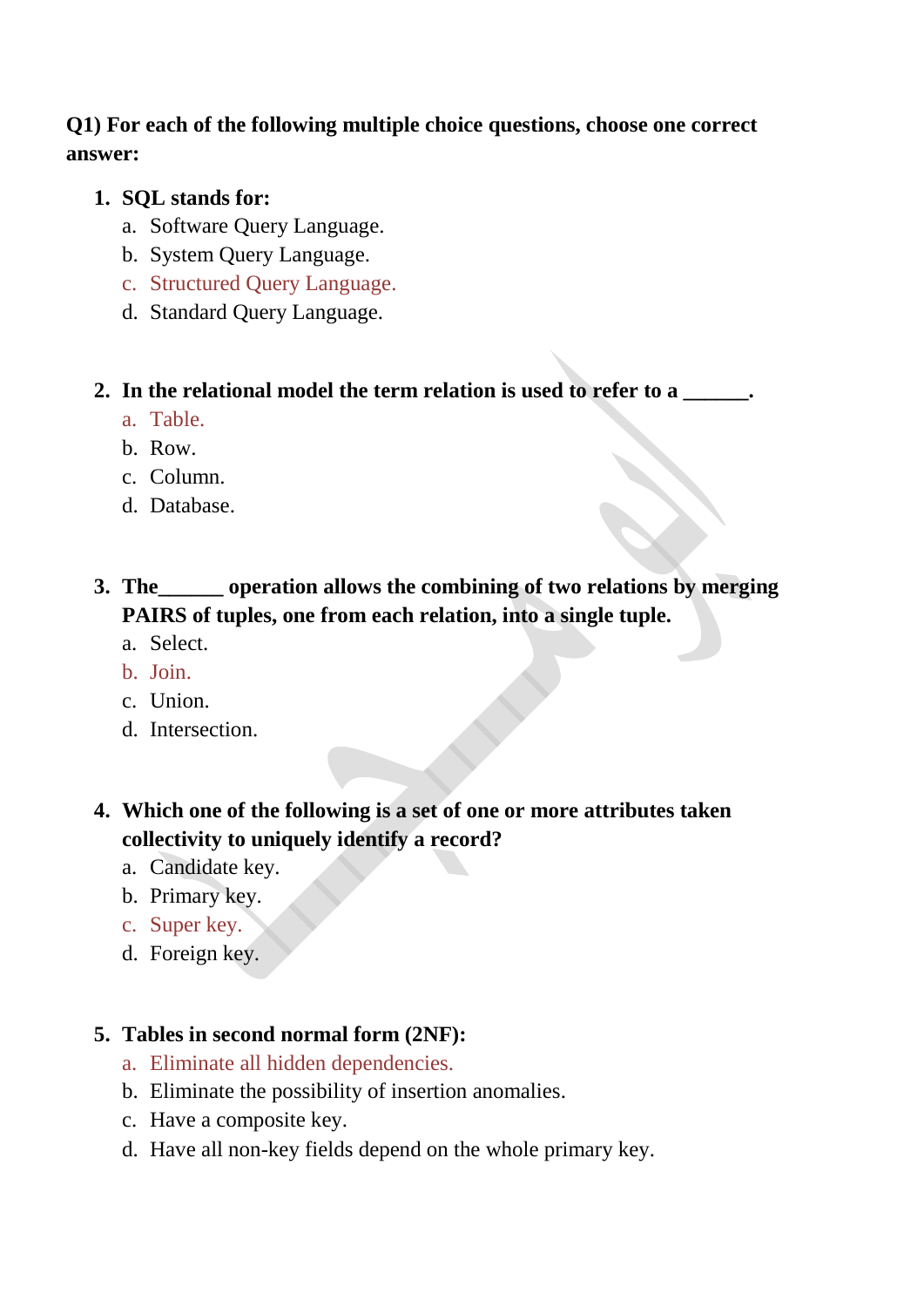**6.** Multivalued attribute *phone\_number (M)* of entity *instructor (E)* is **rrpresented by a schema EM. For example:**

### *Inst\_phone= (ID, phone\_number)*

#### **Which of the following is correct?**

- a. Each value of the multivalued attribute maps to a separate tuple of the relation on schema EM.
- b. Each value of the multivalued attribute maps to a same tuple of the relation on schema EM.
- c. There is no need of writing multivalued attributes in relational designs.
- d. Multivalued attributes can be ignored and instead can be comined into composite attributes.

#### **7. Tables are in second normal form (2NF):**

- a. All non-key attributes are fully functional dependent on the primary key.
- b. Have a composite key.
- c. There is no transitive functional dependency.
- d. None of the above.

### **8. \_\_\_\_\_\_ is an object that exists and is distinguishable from other object.**

- a. Attributes.
- b. Domain.
- c. Relation.
- d. Entity.

### **9. Database is a collection of:**

- a. Data.
- b. Schema.
- c. Data Relationships.
- d. All of the above.

### **10. The term \_\_\_\_\_ refers to a column of a table.**

- a. Instance.
- b. Attribute.
- c. Tuple.
- d. Relation.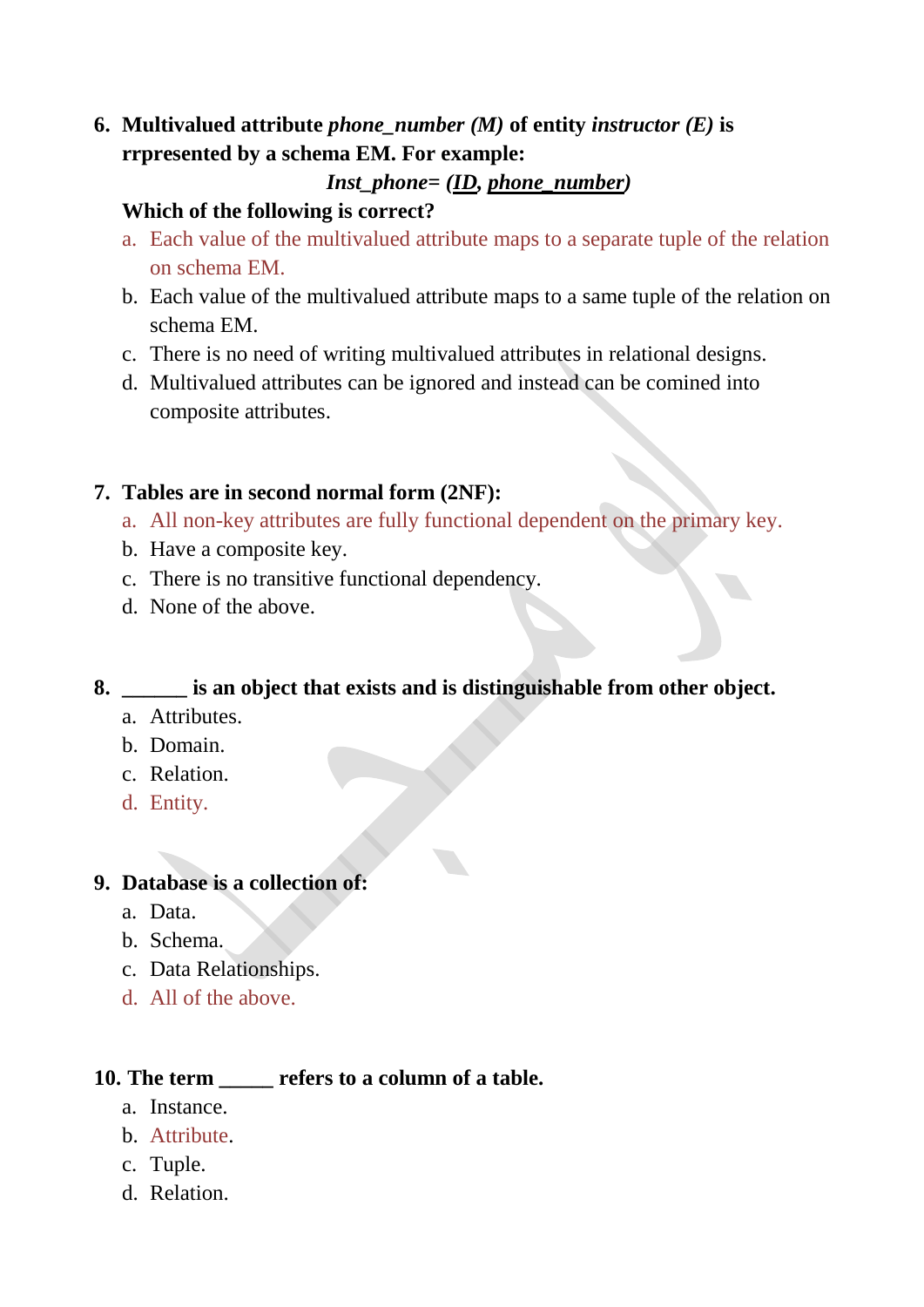### **Q2) For each of the following statements, answer with True or False.**

| 1. | In a relational table, each column represents an attribute and each column has |   |
|----|--------------------------------------------------------------------------------|---|
|    | a distinctive name.                                                            |   |
| 2. | All non-binary relationships are naturally binary and thus can be represented  | F |
|    | using binary relationships.                                                    |   |
| 3. | A relational schema (R) is in first Normal form, if the domains of all         |   |
|    | attributes of $(R)$ are atomic.                                                |   |
| 4. | Although several candidate keys may exist in a Table, no candidate key can     | F |
|    | be selected to be the primary key.                                             |   |
| 5. | Physical level of the database design describes the data stored in database,   | F |
|    | and the relationships among the data.                                          |   |
| 6. | The intersection operation allows the combining of two relations by merging    | F |
|    | pairs of tuples, one from each relation, into a single tuple.                  |   |
|    |                                                                                |   |

# **Q3) Fill- in the following blanks with the most appropriate words.**

- 1.  $\underline{U}$  symbol is used to represent union operation of relations.
- 2. In generalization, the property by which an entity can belong to more than one lower-level entity set is called overlapping.
- 3. An entity set that does not have a primary key is referred to as a weak entity set.
- 4. In relation schemas, composite attributes are flattened out by creating a separate attributes for each component attribute.
- 5. The following diagram represents a many –to- many relationship.

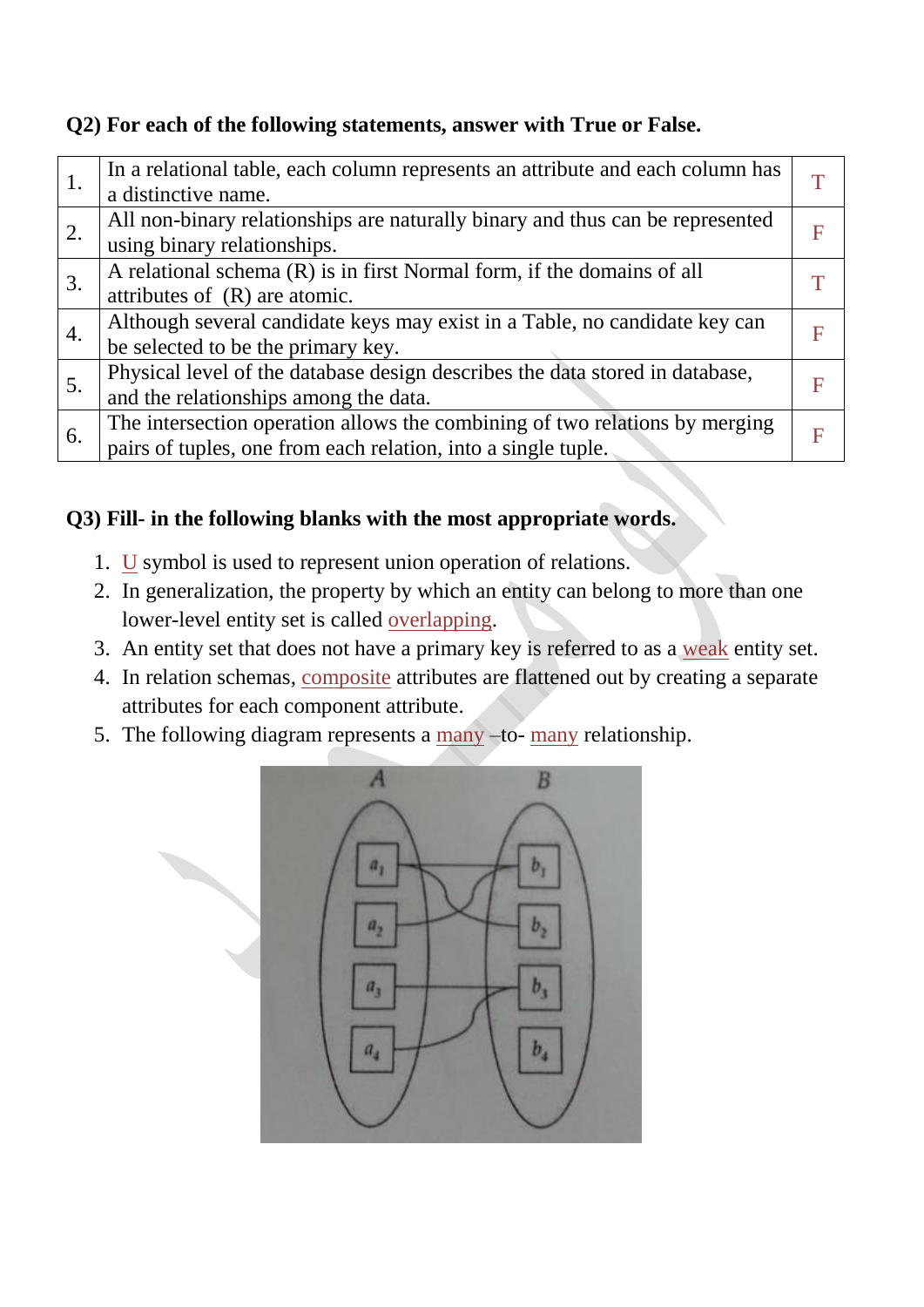### **Q4) Answer the following questions briefly.**

a. List FOUR disadvantages of using File Systems to store data.

b. What are the components of relational database?

- c. For a binary relationship set, explain how primary key is selected in case of each of the following:
- i. One-to-one relationship.
- ii. Many-to-many relationship
- iii. Many-to-one or one-to-many relationship.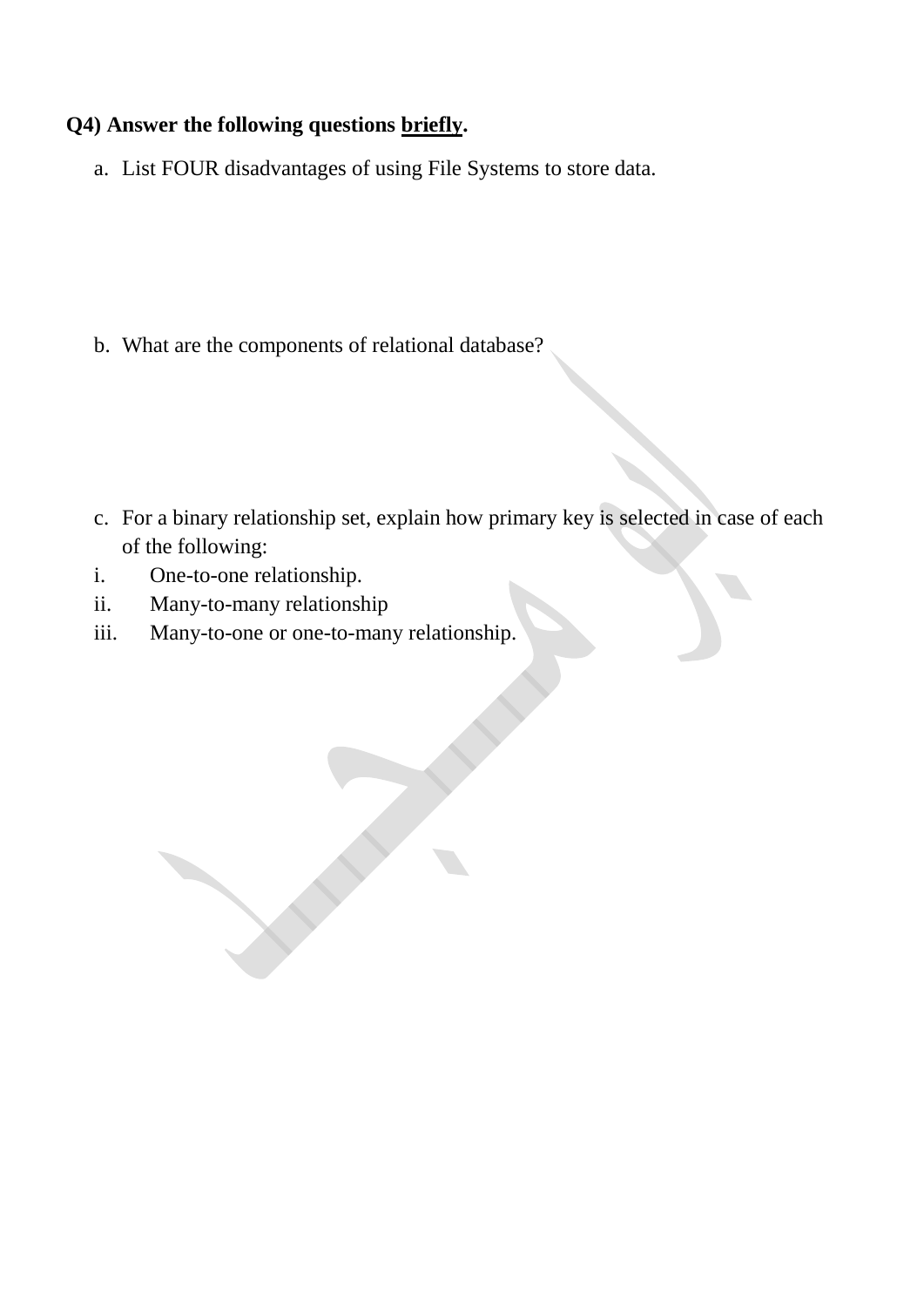**Q5) Consider the below tables, then give an expression in the relational algebra to express each of the following queries.**

| <b>STUDENT</b> |                 |                  |                    |  |  |  |  |
|----------------|-----------------|------------------|--------------------|--|--|--|--|
| STU_ID         | <b>STU NAME</b> | <b>STU MAJUR</b> | <b>DEPT NAME</b>   |  |  |  |  |
| 45565          | Srinivasan      | Geophysics       | Physics            |  |  |  |  |
| 22222          | Mozart          | Accounting       | <b>Business</b>    |  |  |  |  |
| 12121          | Gold            | Finance          | <b>Business</b>    |  |  |  |  |
| 32343          | Enistein        | Nuclear physics  | Physics            |  |  |  |  |
| 58583          | Califieri       | Comp. Sci.       | Comp. & Info. Sci. |  |  |  |  |

| <b>REGESTERIED</b> |                  |  |  |  |  |
|--------------------|------------------|--|--|--|--|
| <b>STU ID</b>      | <b>COURSE ID</b> |  |  |  |  |
| 45565              | <b>PHY-101</b>   |  |  |  |  |
| 45565              | <b>CS-101</b>    |  |  |  |  |
| 12121              | <b>FIN-201</b>   |  |  |  |  |
| 58583              | $CS-101$         |  |  |  |  |
| 32343              | $CS-101$         |  |  |  |  |

 $\mathcal{S}$ 

| <b>COURSE</b>                          |                               |  |                    |  |  |  |  |  |
|----------------------------------------|-------------------------------|--|--------------------|--|--|--|--|--|
| <b>COURSE_ID</b>                       | <b>CREDIT</b><br><b>TITLE</b> |  | <b>DEPT_NAME</b>   |  |  |  |  |  |
| <b>PHY-101</b>                         | <b>Physical Principle</b>     |  | Physics            |  |  |  |  |  |
| <b>FIN-201</b>                         | <b>Investment Bank</b>        |  | <b>Business</b>    |  |  |  |  |  |
| $CS-101$<br>Intro. to Computer Science |                               |  | Comp. & Info. Sci. |  |  |  |  |  |
| $CS-190$                               | Game Design                   |  | Comp. & Info. Sci. |  |  |  |  |  |
| $CS-347$                               | Database System Concept       |  | Comp. & Info. Sci. |  |  |  |  |  |

1. List the IDs of courses for which no student is registered.

 $\begin{array}{|c|c|} \hline \rule{0mm}{3mm} \end{array} \begin{array}{ll} \hline \rule{0mm}{3mm} \end{array} \begin{array}{ll} \hline \rule{0mm}{3mm} \end{array} \begin{array}{ll} \hline \rule{0mm}{3mm} \end{array} \begin{array}{ll} \hline \rule{0mm}{3mm} \end{array} \begin{array}{ll} \hline \rule{0mm}{3mm} \end{array} \begin{array}{ll} \hline \rule{0mm}{3mm} \end{array} \begin{array}{ll} \hline \rule{0mm}{3mm} \end{array} \begin{array}{ll} \hline \rule{0mm}{3mm} \end{array}$ 

2. Names of students who are belonged to Business department.

 $\prod STU\_NAME(\sigma\, DEPT\_NAME = 'BUSINESS(STUDENT)')$ 

3. IDs and names of students who are registered for both 'Intro. to computer science' and 'Game Design'.

STU\_ID, STU\_NAME (STUDENT, REGESTERED ( $\sigma$  TITLE 'Intro. to computer science', 'Game Design')